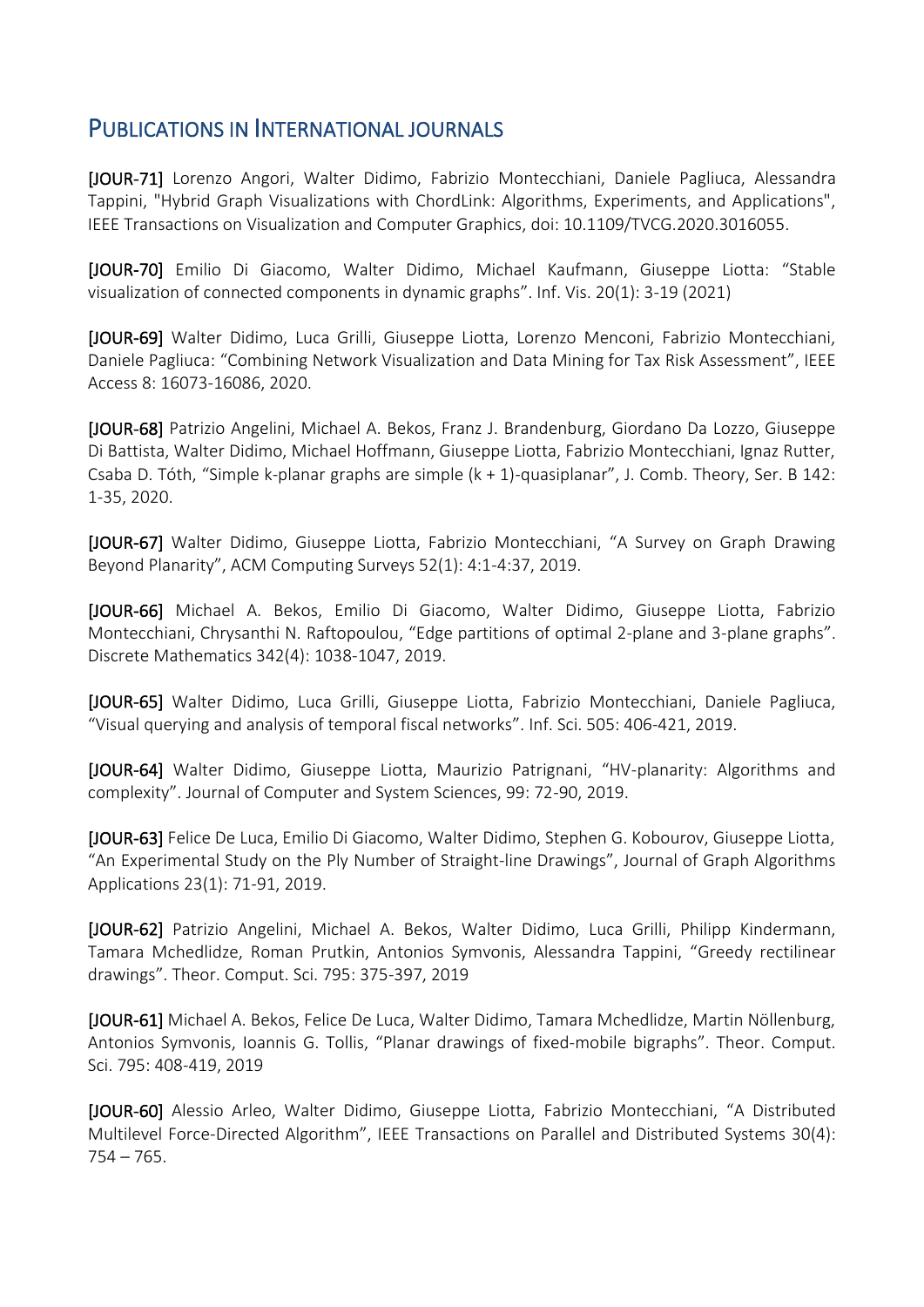[JOUR-59] Alessio Arleo, Walter Didimo, Giuseppe Liotta, Fabrizio Montecchiani, "Profiling distributed graph processing systems through visual analytics", Future Generation Computer Systems 87, pp. 43-57, 2018.

[JOUR-58] Emilio Di Giacomo, Walter Didimo, William S. Evans, Giuseppe Liotta, Henk Meijer, Fabrizio Montecchiani, Stephen K. Wismath, "Ortho-polygon Visibility Representations of Embedded Graphs", Algorithmica 80(8), pp. 2345-2383, 2018.

[JOUR-57] Walter Didimo, Evgenios M. Kornaropoulos, Fabrizio Montecchiani, Ioannis G. Tollis "A Visualization Framework and User Studies for Overloaded Orthogonal Drawings". Computer Graphics Forum 37(1), pp. 288-300, 2018.

[JOUR-56] Walter Didimo, Luca Giamminonni, Giuseppe Liotta, Fabrizio Montecchiani, Daniele Pagliuca, "A visual analytics system to support tax evasion discovery", Decision Support Systems 110, pp. 71-83, 2018.

[JOUR-55] Emilio Di Giacomo, Walter Didimo, William S. Evans, Giuseppe Liotta, Henk Meijer, Fabrizio Montecchiani, Stephen K. Wismath, "New results on edge partitions of 1-plane graphs", Theoretical Computer Science 713, pp. 78-84, 2018.

[JOUR-54] Michael A. Bekos, Walter Didimo, Giuseppe Liotta, Saeed Mehrabi, Fabrizio Montecchiani, "On RAC drawings of 1-planar graphs", Theoretical Computer Science 689, pp. 48- 57, 2017.

[JOUR-53] Emilio Di Giacomo, Walter Didimo, Giuseppe Liotta, Fabrizio Montecchiani, "Area-Thickness Trade-Offs for Straight-Line Drawings of Planar Graphs", Computer Journal 60(1), pp. 135- 142, 2017.

[JOUR-52] Carla Binucci, Markus Chimani, Walter Didimo, Martin Gronemann, Karsten Klein, Jan Kratochvíl, Fabrizio Montecchiani, Ioannis G. Tollis, "Algorithms and Characterizations for 2-Layer Fan-planarity: From Caterpillar to Stegosaurus", Journal of Graph Algorithms Applications 21(1), pp. 81-102, 2017.

[JOUR-51] Patrizio Angelini, Michael A. Bekos, Felice De Luca, Walter Didimo, Michael Kaufmann, Stephen G. Kobourov, Fabrizio Montecchiani, Chrysanthi N. Raftopoulou, Vincenzo Roselli, Antonios Symvonis: "Vertex-Coloring with Defects", Journal of Graph Algorithms Applications 21(3), pp. 313- 340, 2017.

[JOUR-50] Alessio Arleo, Walter Didimo, Giuseppe Liotta, Fabrizio Montecchiani, "Large graph visualizations using a distributed computing platform", Information Sciences, vol. 381, pp.124-141, 2017.

[JOUR-49] Franz J. Brandenburg, Walter Didimo, William S. Evans, Philipp Kindermann, Giuseppe Liotta, Fabrizio Montecchiani, "Recognizing and drawing IC-planar graphs", Theoretical Computer Science, vol. 636, pp. 1-16, 2016.

[JOUR-48] Carla Binucci, Walter Didimo, "Computing Quasi-Upward Planar Drawings of Mixed Graphs", Computer Journal: vol. 59 (1), pp. 133-150, 2016.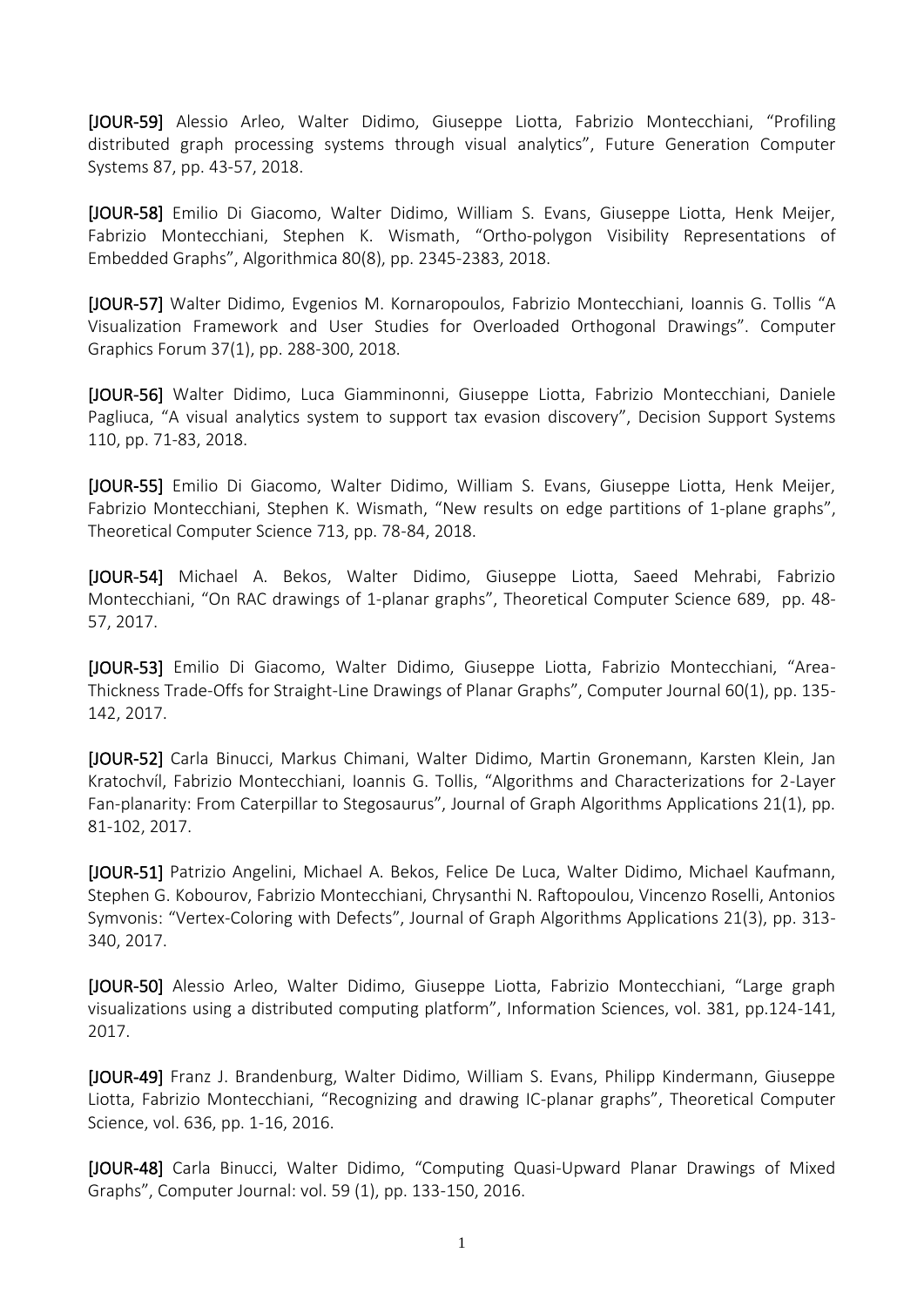[JOUR-47] Emilio Di Giacomo, Walter Didimo, Giuseppe Liotta, Henk Meijer, Stephen Wismath, "Planar and Quasi-planar Simultaneous Geometric Embedding", Computer Journal: vol. 58 (11), pp. 3126-3140, 2015.

[JOUR-46] Patrizio Angelinia, Carla Binucci, Giordano Da Lozzo, Walter Didimo, Luca Grilli, Fabrizio Montecchianib, Maurizio Patrignani, Ioannis G. Tollis, "Algorithms and bounds for drawing nonplanar graphs with crossing-free subgraphs", Computational Geometry: Theory and Applications, vol. 50, pp. 34-48, 2015.

[JOUR-45] Carla Binucci, Emilio Di Giacomo, Walter Didimo, Fabrizio Montecchiani, Maurizio Patrignani, Antonios Symvonis, Ioannis G. Tollis, "Fan-planarity: Properties and complexity", Theoretical Computer Science, vol. 589, pp. 76-86, 2015.

[JOUR-44] Emilio Di Giacomo, Walter Didimo, Luca Grilli, Giuseppe Liotta, Salvatore A. Romeo, "Heuristics for the Maximum 2-Layer RAC Subgraph Problem", Computer Journal, vol. 58 (5), pp. 1085-1098, 2015.

[JOUR-43] Patrizio Angelini, Walter Didimo, Stephen Kobourov, Tamara Mchedlidze, Vincenzo Roselli, Antonios Symvonis, Stephen Wismath, "Monotone Drawings of Graphs with Fixed Embedding", Algorithmica, vol. 71 (2), pp. 233-257, 2015.

[JOUR-42] Emilio Di Giacomo, Walter Didimo, Giuseppe Liotta, Fabrizio Montecchiani, Ioannis G. Tollis, "Techniques for Edge Stratification of Complex Graph Drawings", Journal of Visual Languages and Computing, vol. 25, pp. 533-543, 2014.

[JOUR-41] Walter Didimo, Giuseppe Liotta, Fabrizio Montecchiani, "Network Visualization for Financial Crime Detection", Journal of Visual Languages and Computing, vol. 25, pp. 433-451, 2104.

[JOUR-40] Carla Binucci, Walter Didimo, Maurizio Patrignani, "Upward and quasi-upward planarity testing of embedded mixed graphs", Theoretical Computer Science, vol. 526, pp.55-89, 2014.

[JOUR-39] Walter Didimo and Fabrizio Montecchiani, "Fast Layout Computation of Hierarchical Clustered Graphs: Algorithmic Advances and Experimental Analysis", Information Sciences, vol. 260, pp. 185-199, 2014.

[JOUR-38] Emilio Di Giacomo, Walter Didimo, Peter Eades, Giuseppe Liotta, "2-Layer Right Angle Crossing Drawings", Algorithmica, 68(4), pp. 954-997, 2014.

[JOUR-37] Emilio Di Giacomo, Walter Didimo, Giuseppe Liotta, Fabrizio Montecchiani, "Area Requirement of Graph Drawings with Few Crossings per Edge", Computational Geometry: Theory and Applications, 46 (8), pp. 909-916, 2013.

[JOUR-36] Walter Didimo, "Density of 1-planar Graph Drawings", Information Processing Letters, 113 (7), pp. 236-240, 2013.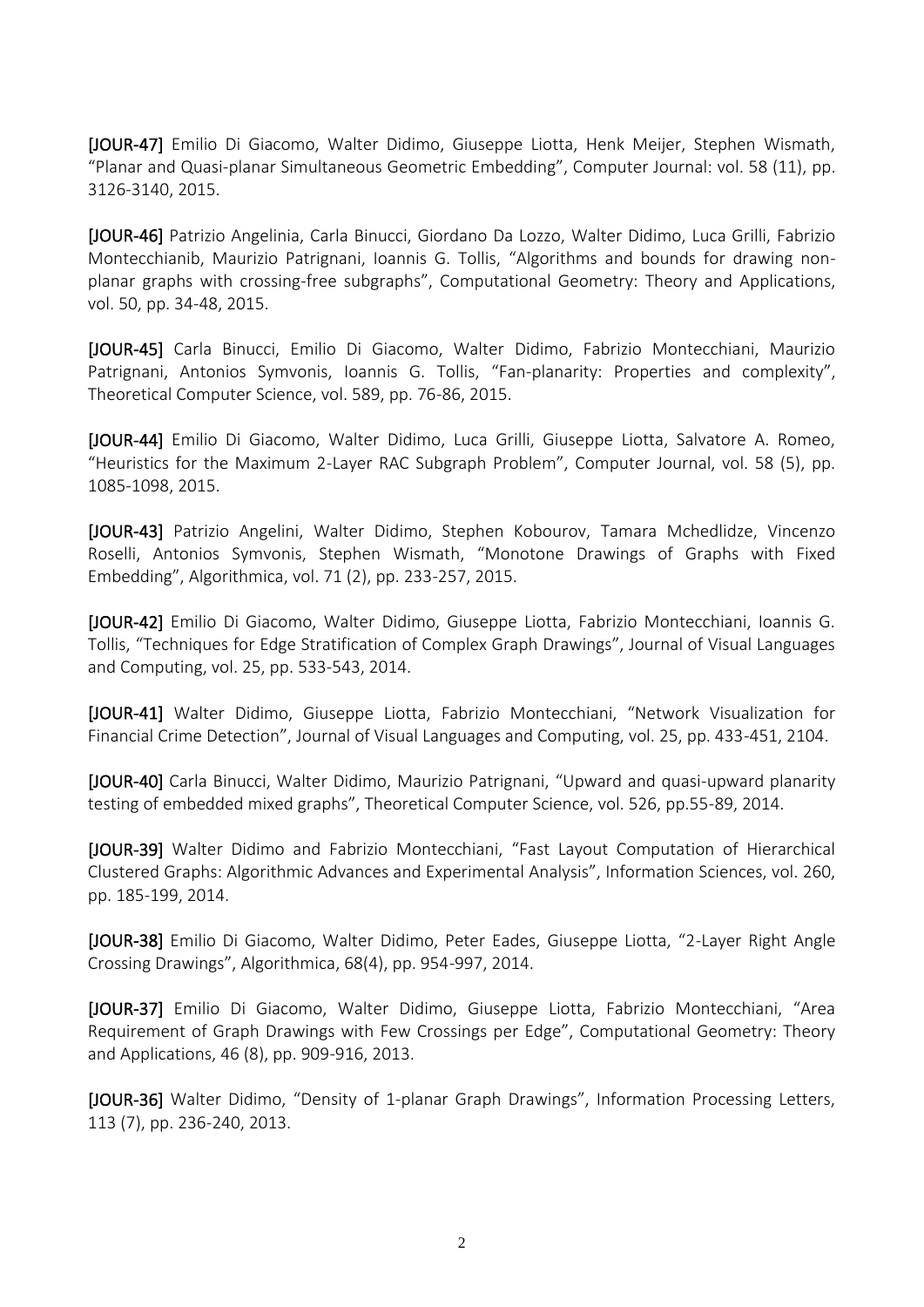[JOUR-35] Walter Didimo, Michael Kaufmann, Giuseppe Liotta, Yoshio Okamoto, Andreas Spillner, "Vertex Angle and Crossing Angle Resolution of Leveled Tree Drawings", Information Processing Letters, 112(16), pp. 630-635, 2012.

[JOUR-34] Carla Binucci, Ulrik Brandes, Giuseppe Di Battista, Walter Didimo, Marco Gaertler, Pietro Palladino, Maurizio Patrignani, Antonios Symvonis, Katharina A. Zweig, "Drawing Trees in a Streaming Model", Information Processing Letters, 112(11), pp. 418-422, 2012.

[JOUR-33] Emilio Di Giacomo, Walter Didimo, Peter Eades, Seok-hee Hong, Giuseppe Liotta, "Bounds on the Crossing Resolution of Complete Geometric Graphs", Discrete Applied Mathematics, 160(1-2), pp. 132-139, 2012.

[JOUR-32] Walter Didimo, Peter Eades, Giuseppe Liotta, "Drawing Graphs with Right Angle Crossings", Theoretical Computer Science, 412 (39), pp. 5156-5166, 2011.

[JOUR-31] Emilio Di Giacomo, Walter Didimo, Giuseppe Liotta, Henk Meijer, "Drawing a Tree as a Minimum Spanning Tree Approximation", Journal of Computer and System Sciences, 78(2), pp. 491- 503, 2012.

[JOUR-30] Walter Didimo, Giuseppe Liotta, Salvatore A. Romeo, "A Graph Drawing Application to Web-Site Traffic Analysis", Journal of Graph Algorithms and Applications, 15(2), pp. 229-251, 2011.

[JOUR-29] Carla Binucci, Emilio Di Giacomo, Walter Didimo, Aimal T. Rextin, "Switch-Regular Upward Planar Embeddings of Directed Trees", Journal of Graph Algorithms and Applications, (special issue on WALCOM 2010), 15(5), pp. 587-629, 2011.

[JOUR-28] Vladimir Batagelj, Franz Brandenburg, Walter Didimo, Giuseppe Liotta, Pietro Palladino, and Maurizio Patrignani, "Visual Analysis of Large Graphs Using (X,Y)-clustering and Hybrid Visualizations", IEEE Transactions on Visualization and Computer Graphics (special issue of PacificVis 2010), 17(11), pp. 1587-1598, 2011.

[JOUR-27] Patrizio Angelini, Luca Cittadini, Giuseppe Di Battista, Walter Didimo, Fabrizio Frati, Michael Kaufmann, and Antonios Symvonis, "On the Perspectives Opened by Right Angle Crossing Drawings", Journal of Graph Algorithms and Applications (special issue on GD'09), 15(1), pp. 53-78, 2011.

[JOUR-26] Emilio Di Giacomo, Walter Didimo, Giuseppe Liotta, and Henk Meijer, "Area, Curve Complexity, and Crossing Resolution of Non-Planar Graph Drawings", Theory of Computing Systems, 49(3), pp. 565-575, 2011.

[JOUR-25] Walter Didimo, Peter Eades, and Giuseppe Liotta. "A Characterization of Complete Bipartite RAC Graphs", Information Processing Letters, 110(16), pp. 687-691, 2010.

[JOUR-24] Emilio Di Giacomo, Walter Didimo, Giuseppe Liotta, Henk Meijer, and Stephen Wismath, "Constrained Point-set Embeddability of Planar Graphs", International Journal of Computational Geometry and Applications, 20(5), pp. 577-600, 2010.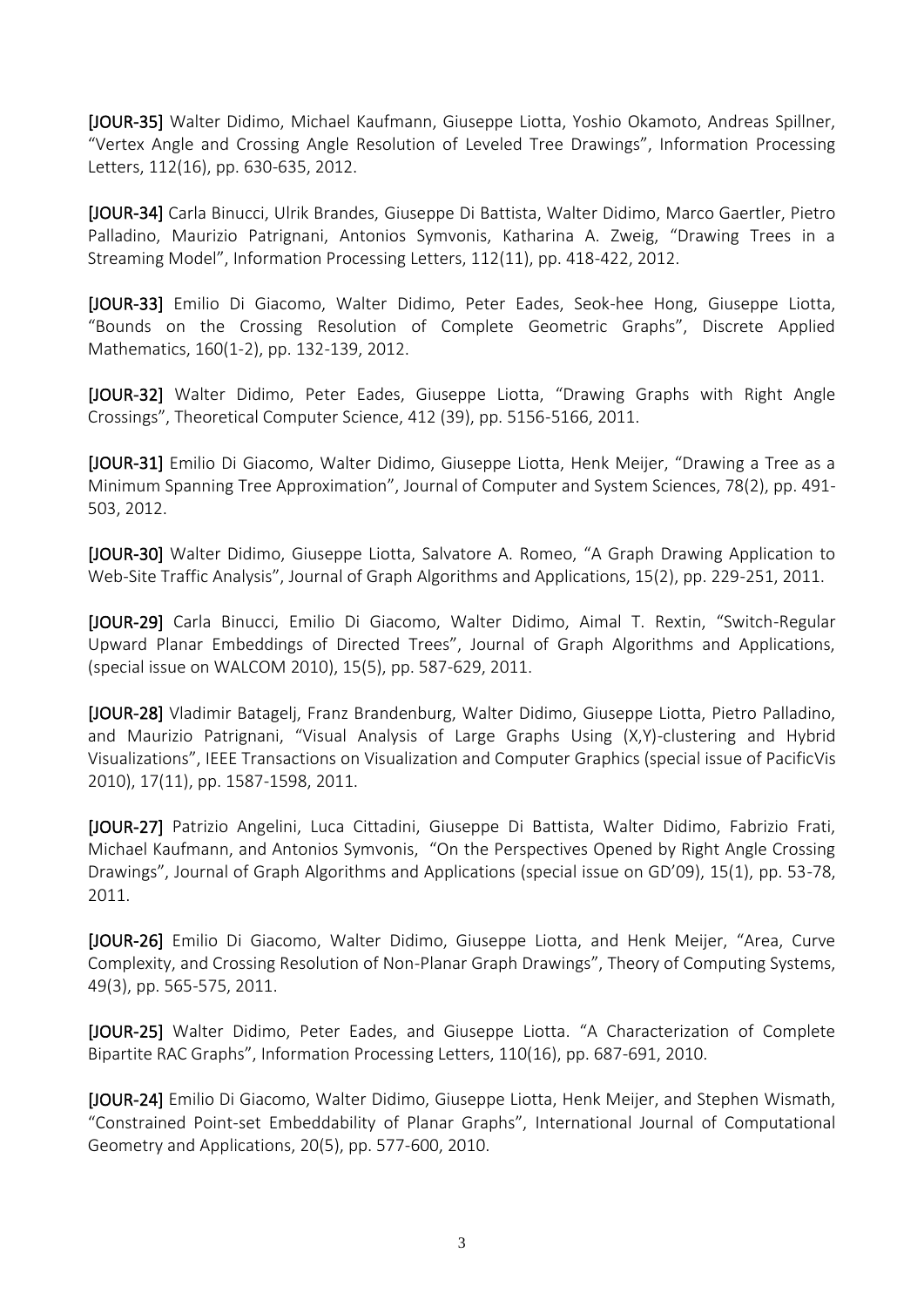[JOUR-23] Emilio Di Giacomo, Walter Didimo, Giuseppe Liotta, Pietro Palladino, "Visual Analysis of One-to-Many Matched Drawings", Journal of Graph Algorithms and Applications (special issue of GD'08), 14(1), pp. 97-119, 2010.

[JOUR-22] Carla Binucci, Emilio Di Giacomo, Walter Didimo, Aleandro Estrella-Balderrama, Fabrizio Frati, Stephen G. Kobourov, Giuseppe Liotta, "Upward Straight-line Embeddings of Directed Graphs into Point Sets", Computational Geometry: Theory and Applications, 43(2), pp. 219-232, 2010.

[JOUR-21] Walter Didimo, Francesco Giordano, Giuseppe Liotta, "Upward Spirality and Upward Planarity Testing", SIAM J. On Discrete Mathematics, 23(4), pp. 1842-1899, 2009.

[JOUR-20] Emilio Di Giacomo, Walter Didimo, Giuseppe Liotta, Henk Meijer, Sthephen K. Wismath, "Point-Set Embeddings of Trees with Given Partial Drawings", Computational Geometry: Theory and Applications, 42(6-7), pp. 664-676, 2009.

[JOUR-19] Emilio Di Giacomo, Walter Didimo, Marc van Kreveld, Giuseppe Liotta, Bettina Speckmann, "Matched Drawings of Graphs", Journal of Graph Algorithms and Applications (special issue of GD'07), 13(3), pp. 423-445, 2009.

[JOUR-18] Carla Binucci, Walter Didimo, Francesco Giordano, "Maximum Upward Planar Subgraphs of Embedded Planar Digraphs", Computational Geometry: Theory and Applications, 41(3), pp. 230- 246, 2008.

[JOUR-17] Walter Didimo, Francesco Giordano, and Giuseppe Liotta, "Overlapping Cluster Planarity", Journal of Graph Algorithms and Applications (special issue on APVIS'07), 12(3), pp. 267- 291, 2008.

[JOUR-16] Emilio Di Giacomo, Walter Didimo, Giuseppe Liotta, Henk Meijer, Francesco Trotta, Stephen Wismath, "K-colored Point-set Embeddability of Outerplanar Graphs", Journal of Graph Algorithms and Applications (special issue on GD'06), 12(1), pp. 29-49, 2008.

[JOUR-15] Emilio Di Giacomo, Walter Didimo, Giuseppe Liotta, "Radial Drawings of Graphs: Geometric Constraints and Trade-offs", Journal of Discrete Algorithms, 6(1), pp. 109-124, 2008.

[JOUR-14] Emilio Di Giacomo, Walter Didimo, Luca Grilli, Giuseppe Liotta, "Graph Visualization Techniques for Web Clustering Engines", IEEE Transactions on Visualization and Computer Graphics, 13(2), pp. 294-304, 2007.

[JOUR-13] Walter Didimo, "Upward Planar Drawings and Switch-regularity Heuristics", Journal of Graph Algorithms and Applications, 10(2), pp. 259-285, 2006.

[JOUR-12] E- Di Giacomo, W. Didimo, G. Liotta, M. Suderman, "k-spine, 1-bend Planarity", Theoretical Computer Science, 359(1-3), pp. 148-175, 2006.

[JOUR-11] E. Di Giacomo, W. Didimo, G. Liotta, H. Mejier, "Computing Radial Drawings on the Minimum Number of Circles", Journal of Graph Algorithms and Applications, 9(3), pp. 365-389, 2006.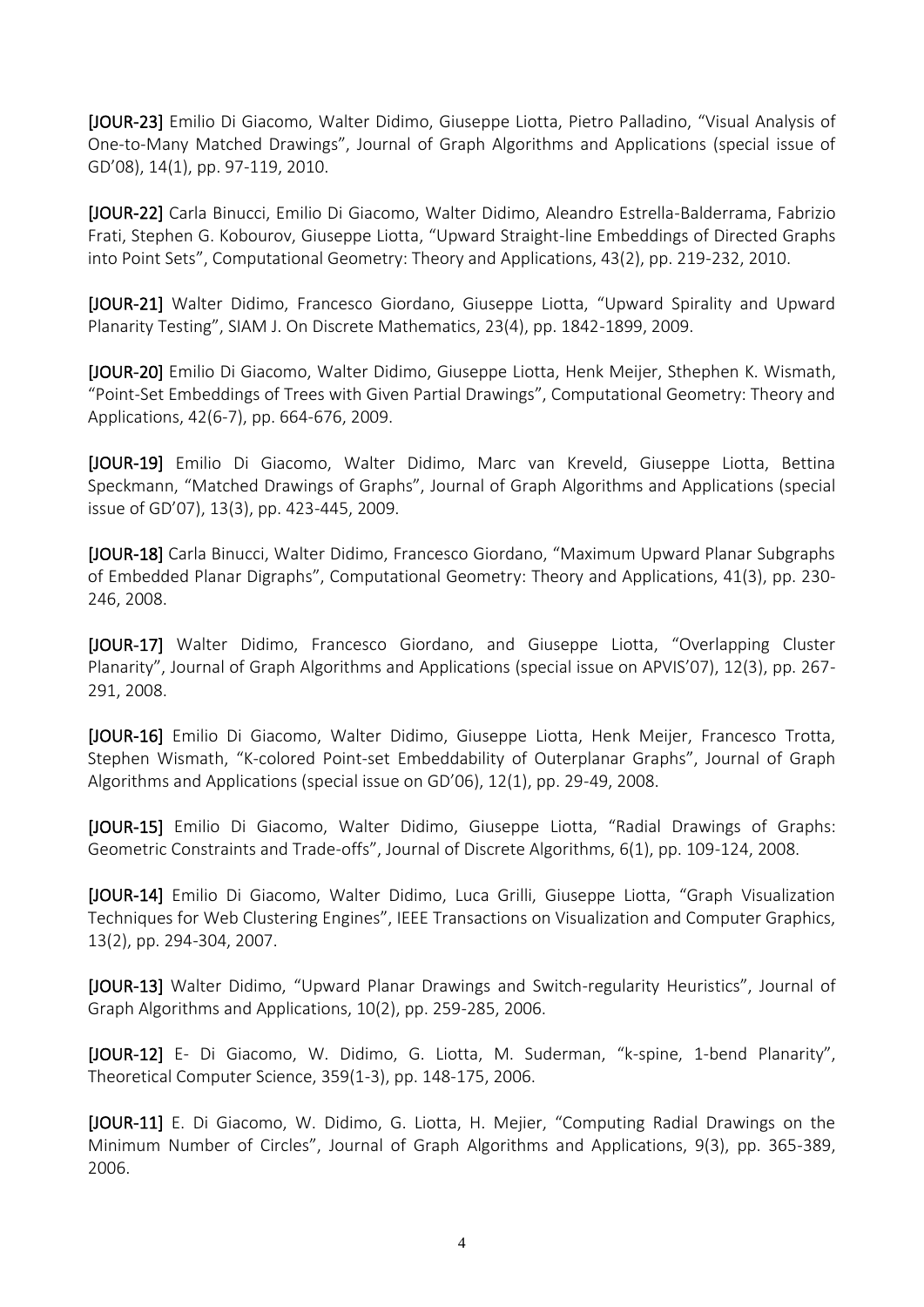[JOUR-10] E. Di Giacomo, W. Didimo, G. Liotta, S. K. Wismath, "Book Embeddability of Series-Parallel Digraphs", Algorithmica, 45(4), pp. 531-547, 2006.

[JOUR-9] C. Binucci, W. Didimo, G. Liotta, M. Nonato, "Orthogonal Drawings of Graphs with Vertex and Edge Labels", Computational Geometry: Theory and Applications, 32(2), pp. 71-114, 2005.

[JOUR-8] E. Di Giacomo, W. Didimo, G. Liotta, S. K. Wismath, "Curve-Constrained Drawings of Planar Graphs", Computational Geometry: Theory and Applications, 30(1), pp. 1-23, 2005.

[JOUR-7] W. Didimo, M. Pizzonia, "Upward Embeddings and Orientations of Undirected Planar Graphs", Journal of Graph Algorithms and Applications, 7(2), pp. 221-241, 2003.

[JOUR-6] Carla Binucci, Walter Didimo, "A Software System for Computing Labeled Orthogonal Drawings of Graphs", Electr. Notes Theor. Comput. Sci., 72(2), 2002.

[JOUR-5] Andrea Carmignani, Giuseppe Di Battista, Walter Didimo, Francesco Matera, Maurizio Pizzonia, "Visualization of the High Level Structure of the Internet with Hermes", Journal of Graph Algorithms and Applications, 6(3), pp. 281-311, 2002.

[JOUR-4] Giuseppe Di Battista, Walter Didimo, Maurizio Patrignani, Maurizio Pizzonia, "Drawing Database Schemas", Software Practice and Experience, 32(11), pp.1065-1098, 2002.

[JOUR-3] Paola Bertolazzi, Giuseppe Di Battista, Walter Didimo, "Quasi-Upward Planarity", Algorithmica, 32(3), pp. 474-506, 2002.

[JOUR-2] Paola Bertolazzi, Giuseppe Di Battista, Walter Didimo, "Computing Orthogonal Drawings with the Minimum Number of Bends", IEEE Transactions on Computers, 49(8), pp. 826-840, 2000.

[JOUR-1] Stina S. Bridgeman, Giuseppe Di Battista, Walter Didimo, Giuseppe Liotta, Roberto Tamassia, Luca Vismara, "Turn-Regularity and Optimal Area Drawings of Orthogonal Representations", Computational Geometry: Theory and Applications, 16(1), pp. 53-93, 2000.

## EDITED PROCEEDINGS AND JOURNAL SPECIAL ISSUES

[EDIT-3] Walter Didimo and Maurizio Patrignani (Eds), Graph Drawing - 20th International Symposium, GD 2012, Redmond, WA, USA, September 19-21, 2012, Revised Selected Papers. LNCS 7704, Springer 2013, isbn 978-3-642-36762-5, 2014.

[EDIT-2] Walter Didimo and Giuseppe Liotta (Eds), "Special Issue on the 28th European Workshop on Computational Geometry EuroCG 2012, Guest Editors' Foreword", Computational Geometry: Theory and Applications, vol. 47 (3), part B, pp. 459, 2014.

[EDIT-1] Walter Didimo and Maurizio Patrignani (Eds), "Special Issue on the 20th International Symposium on Graph Drawing, GD 2012, Guest Editors' Foreword", Journal of Graph Algorithms and Applications, vol. 17, n.4, pp. 363-365, 2013.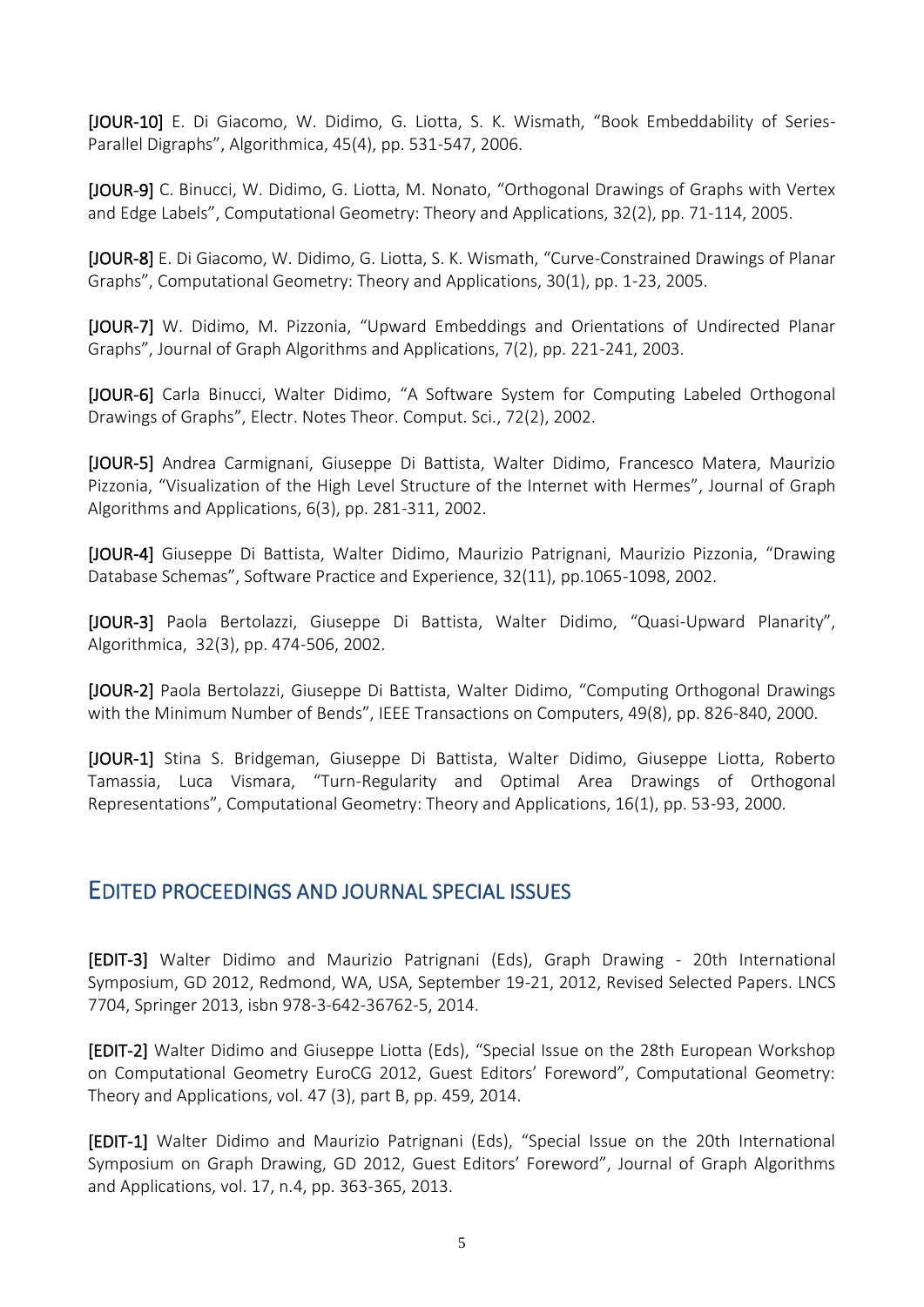## PUBLICATIONS IN INTERNATIONAL CONFERENCES

[CONF-98] Alessio Arleo, Walter Didimo, Giuseppe Liotta, Silvia Miksch, Fabrizio Montecchiani: "VAIM: Visual Analytics for Influence Maximization". Graph Drawing 2020: 115-123

[CONF-97] Michael A. Bekos, Carla Binucci, Giuseppe Di Battista, Walter Didimo, Martin Gronemann, Karsten Klein, Maurizio Patrignani, Ignaz Rutter: "On Turn-Regular Orthogonal Representations". Graph Drawing 2020: 250-264

[CONF-96] Emilio Di Giacomo, Walter Didimo, Giuseppe Liotta, Fabrizio Montecchiani, Alessandra Tappini: "Storyline Visualizations with Ubiquitous Actors". Graph Drawing 2020: 324-332

[CONF-95] Walter Didimo, Michael Kaufmann, Giuseppe Liotta, Giacomo Ortali: "Rectilinear Planarity Testing of Plane Series-Parallel Graphs in Linear Time". Graph Drawing 2020: 436-449

[CONF-94] Emilio Di Giacomo, Walter Didimo, Luca Grilli, Giuseppe Liotta, Fabrizio Montecchiani: "Visual Analytics for Financial Crime Detection at the University of Perugia". AVI-BDA/ITAVIS@AVI 2020: 195-200

[CONF-93] Carla Binucci, Walter Didimo, Fabrizio Montecchiani, "An Experimental Study of a 1- Planarity Testing and Embedding Algorithm", WALCOM 2020: 329-335.

[CONF-92] Walter Didimo, Giuseppe Liotta, Giacomo Ortali, Maurizio Patrignani: Optimal Orthogonal Drawings of Planar 3-Graphs in Linear Time. ACM-SIAM Symposium on Discrete Algorithms (SODA 2020).

[CONF-91] Carla Binucci, Giordano Da Lozzo, Emilio Di Giacomo, Walter Didimo, Tamara Mchedlidze, Maurizio Patrignani: Upward Book Embeddings of st-Graphs. Symposium on Computational Geometry 2019: 13:1-13:22

[CONF-90] Lorenzo Angori, Walter Didimo, Fabrizio Montecchiani, Daniele Pagliuca, Alessandra Tappini: ChordLink: A New Hybrid Visualization Model. Graph Drawing 2019: 276-290

[CONF-89] Michael A. Bekos, Emilio Di Giacomo, Walter Didimo, Giuseppe Liotta, Fabrizio Montecchiani: Universal Slope Sets for Upward Planar Drawings. Graph Drawing 2018: 77-91.

[CONF-88] Walter Didimo, Giuseppe Liotta, Maurizio Patrignani: Bend-Minimum Orthogonal Drawings in Quadratic Time. Graph Drawing 2018: 481-494.

[CONF-87] Patrizio Angelini, Michael A. Bekos, Walter Didimo, Luca Grilli, Philipp Kindermann, Tamara Mchedlidze, Roman Prutkin, Antonios Symvonis, Alessandra Tappini: Greedy Rectilinear Drawings. Graph Drawing 2018: 495-508.

[CONF-86] Michael A. Bekos, Emilio Di Giacomo, Walter Didimo, Giuseppe Liotta, Fabrizio Montecchiani, Chrysanthi N. Raftopoulou: Edge Partitions of Optimal 2-plane and 3-plane Graphs. WG 2018: 27-39.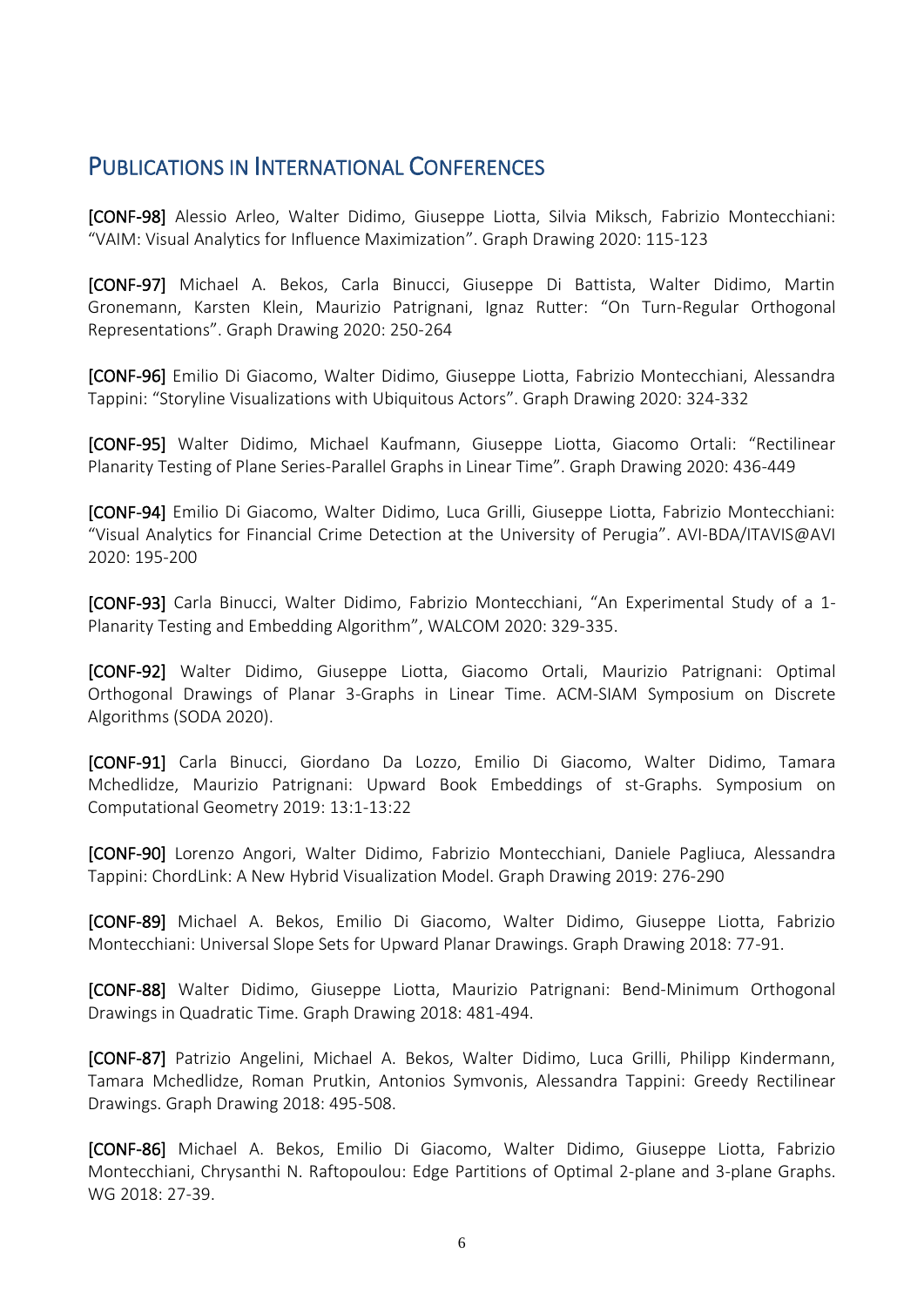[CONF-85] Michael A. Bekos, Felice De Luca, Walter Didimo, Tamara Mchedlidze, Martin Nöllenburg, Antonios Symvonis, Ioannis G. Tollis, "Planar Drawings of Fixed-Mobile Bigraphs", Graph Drawing and Network Visualization (GD 2017), LNCS vol. 10692, Springer, pp. 426-439.

[CONF-84] Alessio Arleo, Walter Didimo, Giuseppe Liotta, Fabrizio Montecchiani, "GiViP: A Visual Profiler for Distributed Graph Processing Systems", Graph Drawing and Network Visualization (GD 2017), LNCS vol. 10692, Springer, pp. 256-271.

[CONF-83] Felice De Luca, Emilio Di Giacomo, Walter Didimo, Stephen G. Kobourov, Giuseppe Liotta, "An Experimental Study on the Ply Number of Straight-Line Drawings", WALCOM 2017, LNCS vol. 10167, Springer, pp. 135-148.

[CONF-82] Patrizio Angelini, Michael A. Bekos, Franz J. Brandenburg, Giordano Da Lozzo, Giuseppe Di Battista, Walter Didimo, Giuseppe Liotta, Fabrizio Montecchiani, Ignaz Rutter, "On the Relationship Between k-Planar and k-Quasi-Planar Graphs", WG 2017, LNCS vol. 10520, Springer, pp. 59-74.

[CONF-81] Alessio Arleo, Walter Didimo, Giuseppe Liotta, Fabrizio Montecchiani, "A Distributed Multilevel Force-Directed Algorithm", Graph Drawing and Network Visualization (GD 2016), LNCS vol. 9801, Springer, pp. 3-17.

[CONF-80] Carla Binucci, Markus Chimani, Walter Didimo, Giuseppe Liotta, Fabrizio Montecchiani, "Placing Arrows in Directed Graph Drawings", Graph Drawing and Network Visualization (GD 2016), LNCS vol. 9801, Springer, pp. 44-51.

[CONF-79] Emilio Di Giacomo, Walter Didimo, William S. Evans, Giuseppe Liotta, Henk Meijer, Fabrizio Montecchiani, Stephen K. Wismath, "Ortho-Polygon Visibility Representations of Embedded Graphs", Graph Drawing and Network Visualization (GD 2016), LNCS vol. 9801, Springer, pp. 280-294.

[CONF-78] Walter Didimo, Giuseppe Liotta, Saeed Mehrabi, Fabrizio Montecchiani, "1-Bend RAC Drawings of 1-Planar Graphs", Graph Drawing and Network Visualization (GD 2016), LNCS vol. 9801, Springer, pp. 335-343.

[CONF-77] Carla Binucci, Walter Didimo, Enrico Spataro, "Fully dynamic semantic word clouds", IEEE IISA 2016.

[CONF-76] Alessio Arleo, Walter Didimo, Giuseppe Liotta, Fabrizio Montecchiani, "A Million Edge Drawing for a Fistful of Dollars", Graph Drawing 2015, LNCS vol. 9411, Springer, pp. 44-51.

[CONF-75] Walter Didimo, Francesco Giacchè, Fabrizio Montecchiani, "Kojaph: Visual Definition and Exploration of Patterns in Graph Databases", Graph Drawing 2015, LNCS vol. 9411, Springer, pp. 272-278.

[CONF-74] Carla Binucci, Markus Chimani, Walter Didimo, Martin Gronemann, Karsten Klein, Jan Kratochvíl, Fabrizio Montecchiani, Ioannis G. Tollis, "2-Layer Fan-Planarity: From Caterpillar to Stegosaurus", Graph Drawing 2015, LNCS vol. 9411, Springer, pp. 281-294.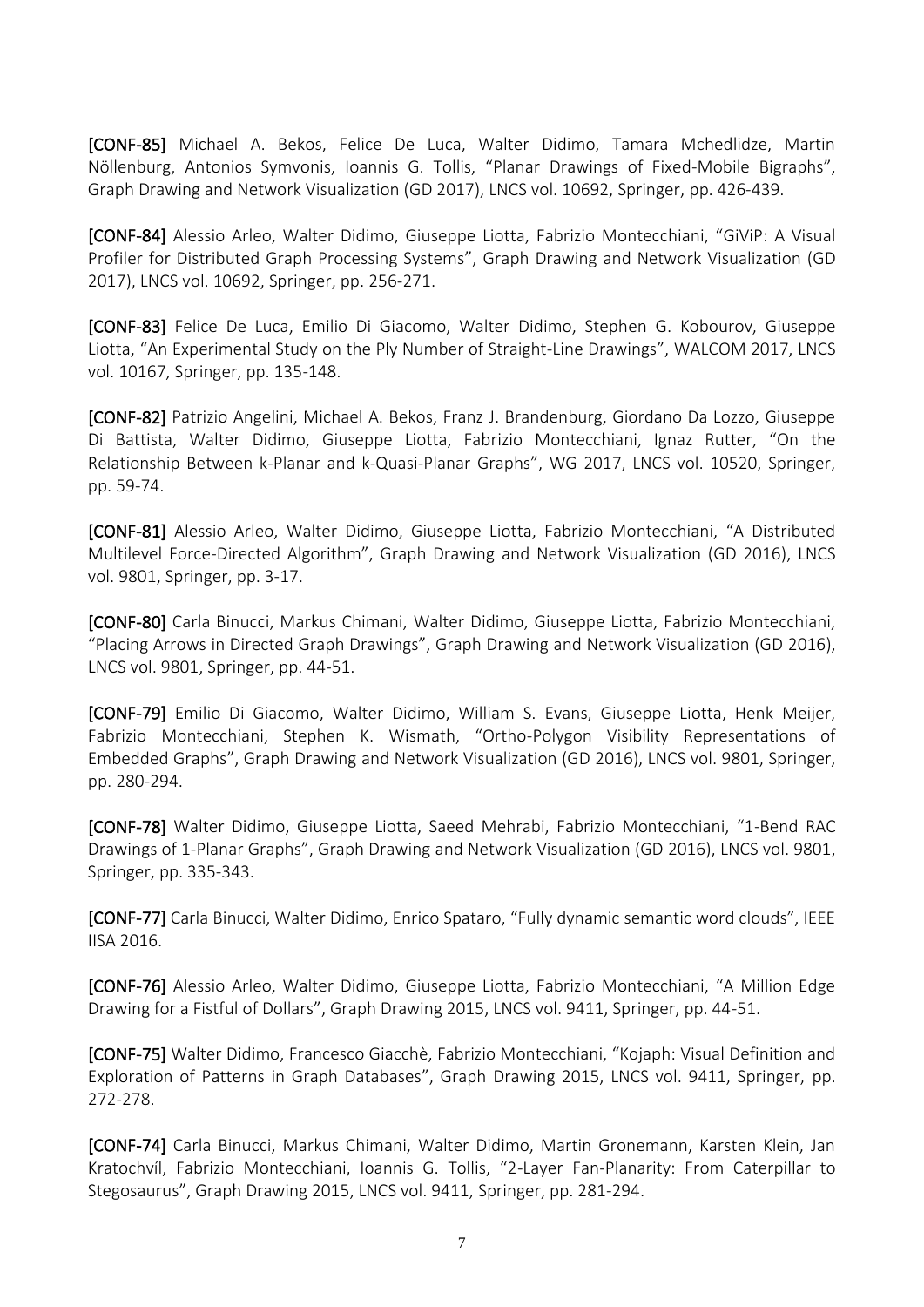[CONF-73] Franz J. Brandenburg, Walter Didimo, William S. Evans, Philipp Kindermann, Giuseppe Liotta, Fabrizio Montecchiani, "Recognizing and Drawing IC-Planar Graphs", Graph Drawing 2015, LNCS vol. 9411, Springer, pp. 295-308.

[CONF-72] Emilio Di Giacomo, Walter Didimo, Seok-hee Hong, Michael Kaufmann, Stephen Kobourov, Giuseppe Liotta, Kazuo Misue, Antonios Symvonis, Hsu-Chun Yen, "Low Ply Graph Drawing", IEEE IISA 2015.

[CONF-71] Emilio Di Giacomo, Walter Didimo, Giuseppe Liotta, Fabrizio Montecchiani, "Network Visualization Retargeting", IEEE IISA 2015.

[CONF-70] Walter Didimo, Giuseppe Liotta, Maurizio Patrignani, "On the Complexity of HVrectilinear Planarity Testing", Graph Drawing 2014, LNCS vol. 8871, Springer, pp. 343-354.

[CONF-69] Carla Binucci, Emilio Di Giacomo, Walter Didimo, Fabrizio Montecchiani, Maurizio Patrignani, Ioannis G. Tollis "Fan-Planar Graphs: Combinatorial Properties and Complexity Results", Graph Drawing 2014, LNCS vol. 8871, Springer, pp. 186-197.

[CONF-68] Emilio Di Giacomo, Walter Didimo, Giuseppe Liotta, Henk Meijer, Stephen K. Wismath, "Planar and Quasi Planar Simultaneous Geometric Embedding", Graph Drawing 2014, LNCS vol. 8871, Springer, pp. 52-63.

[CONF-67] Walter Didimo, Fabrizio Montecchiani, Evangelos Pallas, Ioannis G. Tollis, "How to visualize directed graphs: A user study", IEEE IISA 2014, pp. 152-157.

[CONF-66] Emilio Di Giacomo, Walter Didimo, Michael Kaufmann, Giuseppe Liotta, Fabrizio Montecchiani, "Upward-rightward planar drawings", IEEE IISA 2014, pp. 145-150.

[CONF-65] Stefano Federici, Maria Laura Mele, Salvatore Agostino Romeo, Walter Didimo, Giuseppe Liotta, Simone Borsci, Fabio Meloni, "A Model of Web-Based Follow-Up to Reduce Assistive Technology Abandonment", HCI (3) 2014: 674-682.

[CONF-64] Carla Binucci, Walter Didimo, "Quasi-upward planar drawings of mixed graphs with few bends: Heuristics and exact methods", WALCOM 2014, LNCS vol. 8344, Springer, pp. 291–302., 2014.

[CONF-63] Emilio Di Giacomo, Walter Didimo, Giuseppe Liotta, Fabrizio Montecchiani, Ioannis G. Tollis, "Exploring Complex Drawings via Edge Stratification", Graph Drawing 2013, LNCS vol. 8242, Springer, pp. 304-315, 2013.

[CONF-62] Patrizio Angelini, Carla Binucci, Giordano Da Lozzo, Walter Didimo, Luca Grilli, Fabrizio Montecchiani, Maurizio Patrignani, Ioannis G. Tollis, "Drawing Non-Planar Graphs with Crossing-Free Subgraphs", Graph Drawing 2013, LNCS vol. 8242, Springer, pp. 292-303, 2013.

[CONF-61] Carla Binucci, Walter Didimo, Giuseppe Liotta, Fabrizio Montecchiani, Mariano Sartore, "TRART: A System to Support Territorial Policies", Intelligent Environments 2013 Workshop, Ambient Intelligence and Smart Environments Series of IOS-Press, vol. 17, pp. 629-634, 2013.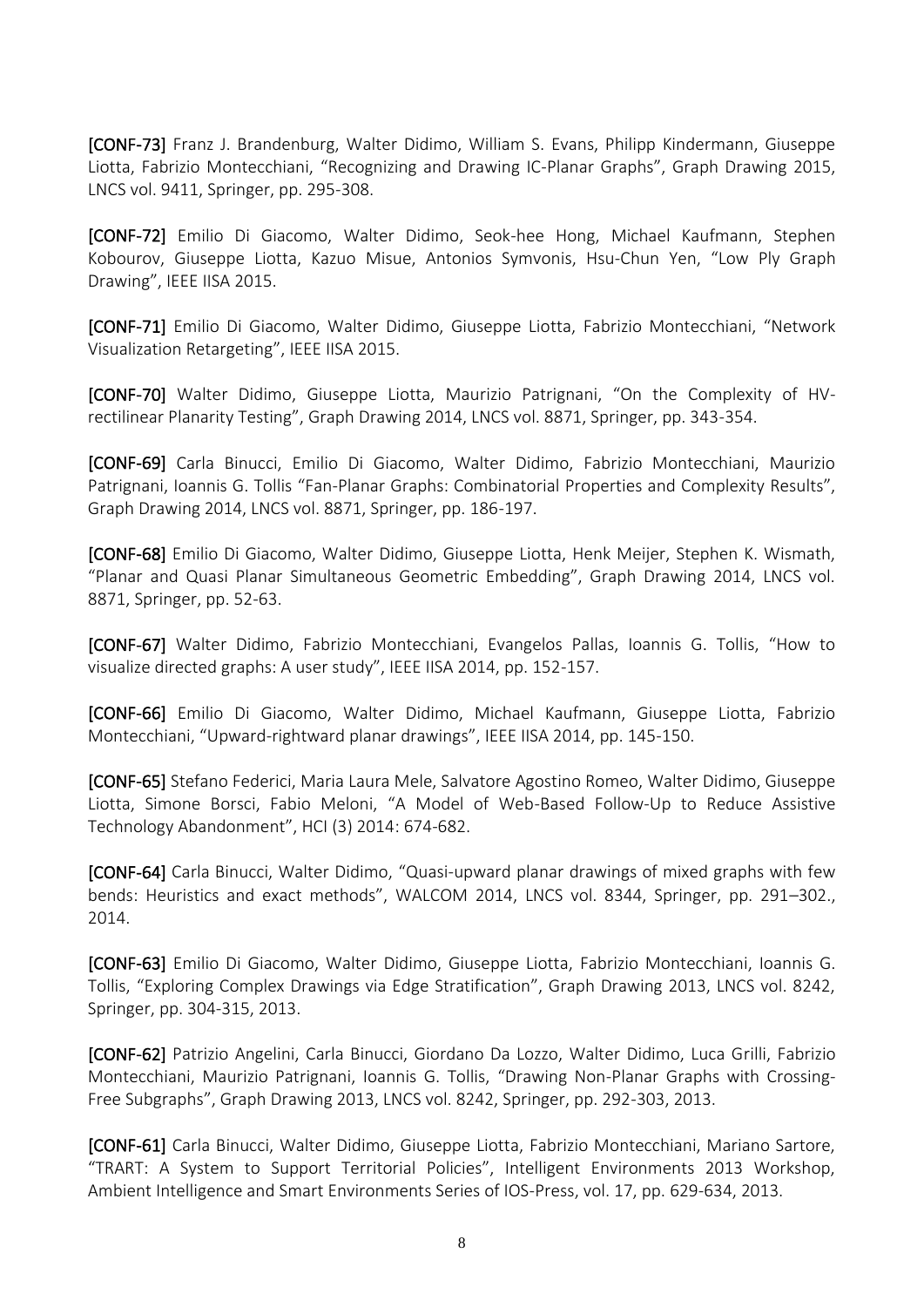[CONF-60] Hsiu-Ming Chang, Ann-Shyn Chiang, Walter Didimo, Ching-Yao Lin, Giuseppe Liotta, Fabrizio Montecchiani, "On the Robustness of the Drosophila Neural Network", 2nd International Workshop on Network Science, IEEE NSW, pp. 168-171, 2013, ISBN: 978-1-4799-0436-5, doi: 10.1109/NSW.2013.6609216.

[CONF-59] Emilio Di Giacomo, Walter Didimo, Giuseppe Liotta, Fabrizio Montecchiani. "Area Requirement of Graph Drawings with Few Crossings per Edge", 29th European Workshop on Computational Geometry, EuroCG, 2013.

[CONF-58] Patrizio Angelini, Giuseppe Di Battista, Walter Didimo, Fabrizio Frati, Seok-Hee Hong, Michael Kaufmann, Giuseppe Liotta, Anna Lubiw, "Large angle crossing drawings of planar graphs in subquadratic area". In A. Marquez, P. Ramos, and J. Urrutia, editors, Special Festschrift volume, LNCS, vol. 7579, Springer, pp. 200-209, 2012.

[CONF-57] Walter Didimo, Fabrizio Montecchiani, "Fast Layout Computation of Hierarchically Clustered Networks: Algorithmic Advances and Experimental", IV 2012, IEEE, pp. 18-23, 2012.

[CONF-56] Emilio Di Giacomo, Walter Didimo, Giuseppe Liotta, Fabrizio Montecchiani, "h-quasi planar Drawings of Bounded Treewidth Graphs in Linear Area", WG 2012, LNCS of Springer, pp. 91- 102, 2012.

[CONF-55] Patrizio Angelini, Giuseppe Di Battista, Walter Didimo, Fabrizio Frati, Seok-Hee Hong, Michael Kaufmann, Giuseppe Liotta, Anna Lubiw, "RAC and LAC Drawings of Planar Graphs in Subquadratic Area", in 14th Spanish Meeting on Computational Geometry (EGC '11), Centre de Recerca Matematica, vol. 8 of Documents, pp. 125-128, 2011.

[CONF-54] Emilio Di Giacomo, Walter Didimo, Luca Grilli, Giuseppe Liotta, Salvatore A. Romeo, "Heuristics for the Maximum 2-layer RAC Subgraph Problem", WALCOM 2012, LNCS 7157, Springer, pp.2011-2016, 2012.

[CONF-53] Walter Didimo, Giuseppe Liotta, Fabrizio Montecchiani, "Vis4AUI: Visual Analysis of Banking Activity Networks", Proc. IVAPP, 2012.

[CONF-52] Patrizio Angelini, Walter Didimo, Stephen Kobourov, Tamara Mchedlidze, Vincenzo Roselli, Antonios Symvonis, and Stephen Wismath, "Monotone Drawings of Graphs with Fixed Embedding", GD 2011, LNCS 7034, Springer, pp. 379-390, 2012.

[CONF-51] Carla Binucci and Walter Didimo, "Upward Planarity Testing of Embedded Mixed Graphs", GD 2011, LNCS 7034, Springer, pp. 427-432, 2012.

[CONF-50] Emilio Di Giacomo, Walter Didimo, Peter Eades, Giuseppe Liotta, "2-Layer Right Angle Crossing Drawings", IWOCA 2011, LNCS 7157, Springer, pp. 211-216, 2012.

[CONF-49] Walter Didimo, "Switch-regular Upward Planar Drawings with Low-degree Faces", 27th European Workshop on Computational Geometry, EuroCG, 2011.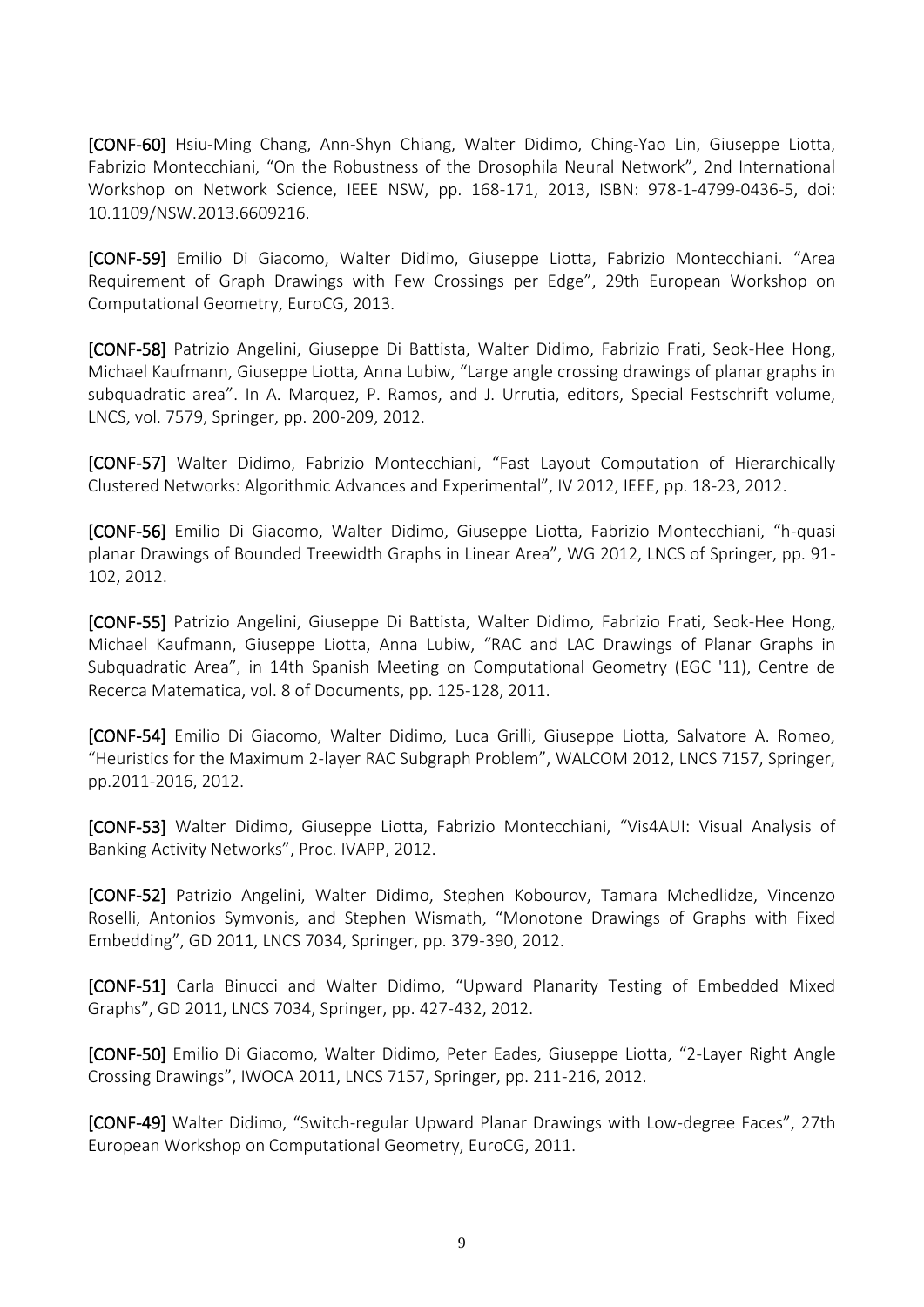[CONF-48] Walter Didimo, Giuseppe Liotta, Fabrizio Montecchiani, Pietro Palladino, "An Advanced Network Visualization Systems for Financial Crime Detection", PacificVis 2011, IEEE, pp. 203-210, 2011.

[CONF-47] Walter Didimo, Giuseppe Liotta, Salvatore A. Romeo, "Topology-driven Force-directed Algorithms", GD 2010, LNCS 6502, Springer, pp. 165-176, 2011.

[CONF-46] Emilio Di Giacomo, Walter Didimo, Giuseppe Liotta, Henk Meijer, "Drawing a Tree as a Minimum Spanning Tree Approximation", ISAAC 2010, LNCS 6507, Springer, pp. 61-72, 2010.

[CONF-45] Emilio Di Giacomo, Walter Didimo, Giuseppe Liotta, Pietro Palladino, "Visual Analysis of Financial Crimes", AVI 2010, ACM Press, pp. 393-394, 2010.

[CONF-44] Vladimir Batagelj, Walter Didimo, Giuseppe Liotta, Pietro Palladino, Maurizio Patrignani, "Visual Analysis of Large Graphs Using (X,Y)-clustering and Hybrid Visualizations", PacificVis 2010, IEEE, pp. 209-216, 2010.

[CONF-43] Walter Didimo, Giuseppe Liotta, Salvatore A. Romeo, "Graph Visualization Techniques for Conceptual Web Site Traffic Analysis", PacificVis 2010, IEEE, pp. 193-200, 2010.

[CONF-42] Carla Binucci, Emilio Di Giacomo, Walter Didimo, Aimal T. Rextin, "Switch-Regular Upward Planar Embeddings of Trees", WALCOM 2010, LNCS 5942, Springer, pp. 58-69, 2010.

[CONF-41] Patrizio Angelini, Luca Cittadini, Giuseppe Di Battista, Walter Didimo, Fabrizio Frati, Michael Kaufmann, Antonios Symvonis, "On the Perspectives Opened by Right Angle Crossing Drawings", GD 2009, LNCS 5849, Springer, pp. 21-32, 2010.

[CONF-40] Emilio Di Giacomo, Walter Didimo, Giuseppe Liotta, Henk Meijer, "Area, Curve Complexity, and Crossing Resolution of Non-Planar Graph Drawings", GD 2009, LNCS 5849, Springer, pp. 15-20, 2010.

[CONF-39] Carla Binucci, Ulrik Brandes, Giuseppe Di Battista, Walter Didimo, Marco Gaertler, Pietro Palladino, Maurizio Patrignani, Antonios Symvonis, Katharina A. Zweig, "Drawing Trees in a Streaming Model", GD 2009, LNCS 5849, Springer, pp.292-303, 2010.

[CONF-38] Walter Didimo, Peter Eades, Giuseppe Liotta, "Drawing Graphs with Right Angle Crossings", WADS 2009, LNCS 5664, Springer, pp. 206-217, 2009.

[CONF-37] Carla Binucci, Emilio Di Giacomo, Walter Didimo, Alejandro Estrella-Balderrama, Fabrizio Frati, Stephen Kobourov, Giuseppe Liotta, "Directed Graphs with an Upward Straight-line Embedding into Every Point Set", Proc. CCCG, 2009.

[CONF-36] Emilio Di Giacomo, Walter Didimo, Giuseppe Liotta, Pietro Palladino. "Visual Analysis of One-To-Many Matched Graphs", GD 2008, LNCS 5147, Springer, pp. 133-144, 2009.

[CONF-35] Emilio Di Giacomo, Walter Didimo, Giuseppe Liotta, Henk Meijer, Stephen K. Wismath, "Constrained Point-set Embeddability of Planar Graphs", GD 2008, LNCS 5147, Springer, pp. 360- 371, 2009.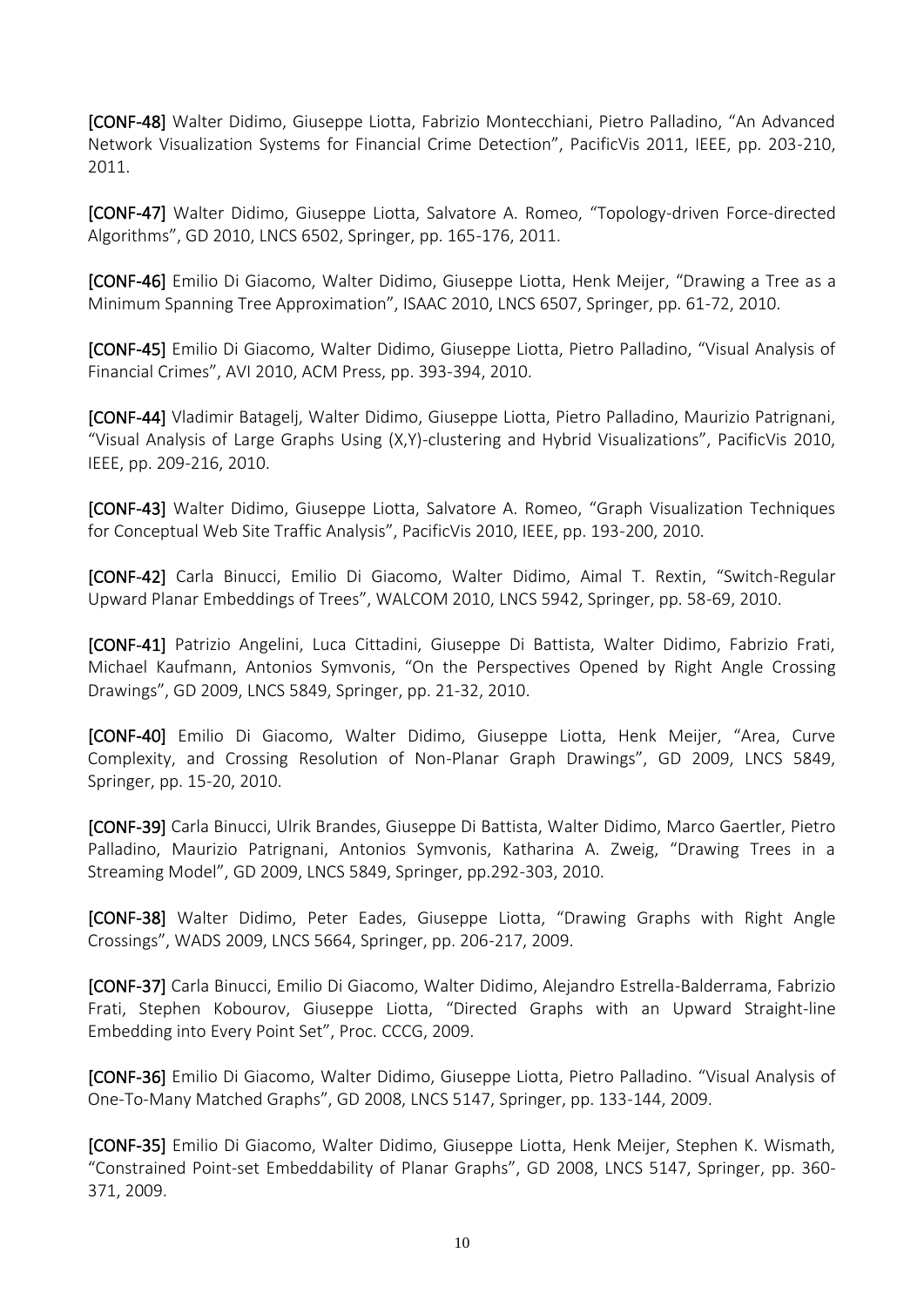[CONF-34] Emilio Di Giacomo, Walter Didimo, Luca Grilli, Giuseppe Liotta, Pietro Palladino. "WhatsOnWeb+: An Enhanced Visual Search Clustering Engine", PacificVis 2008, IEEE, pp.167-174, 2008.

[CONF-33] Carla Binucci, Walter Didimo, Francesco Giordano, "Maximum Upward Planar Subgraphs of Embedded Planar Digraphs", GD 2007, LNCS 4875, Springer, pp.195-206, 2008.

[CONF-32] Emilio Di Giacomo, Walter Didimo, Giuseppe Liotta, Henk Meijer, Sthephen K. Wismath, "Point-Set Embedding of Trees with Edge Constraints", GD 2007, LNCS 4875, Springer, pp.113-124, 2008.

[CONF-31] Emilio Di Giacomo, Walter Didimo, Marc van Kreveld, Giuseppe Liotta, Bettina Speckmann, "Matched Drawings of Planar Graphs", GD 2007, LNCS 4875, Springer, pp. 183-194, 2008.

[CONF-30] Melanie Badent, Carla Binucci, Emilio Di Giacomo, Walter Didimo, Stefan Felsner, Francesco Giordano, Jan Kratochvil, Pietro Palladino, Maurizio Patrignani, Francesco Trotta. "Homothetic Triangle Contact Representations of Planar Graphs". Proc. CCCG, pp. 233-236, 2007.

[CONF-29] Walter Didimo, Francesco Giordano, Giuseppe Liotta, "Overlapping Cluster Planarity", APVIS 2007, IEEE, pp. 73-80, 2007.

[CONF-28] Emilio Di Giacomo, Walter Didimo, Giuseppe Liotta, Henk Meijer, Francesco Trotta, Sthephen K. Wismath, "K-Colored Point-set Embeddability of Outerplanar Graphs", GD 2006, LNCS 4372, Springer, pp. 318-329, 2007.

[CONF-27] Emilio Di Giacomo, Walter Didimo, Giuseppe Liotta, "Radial Drawings of Graphs: Geometric Constraints and Trade-offs", GD 2006, LNCS 4372, Springer, pp. 355-366, 2007.

[CONF-26] Emilio Di Giacomo, Walter Didimo, Luca Grilli, Giuseppe Liotta: "WhatsOnWeb: Using Graph Drawing to Search the Web", GD 2005, LNCS 3843, Springer, pp. 480-491, 2006.

[CONF-25] Walter Didimo, Francesco Giordano, Giuseppe Liotta: "Upward Spirality and Upward Planarity Testing", GD 2005, LNCS 3843, Springer, pp. 117-128, 2006.

[CONF-24] Carla Binucci, Walter Didimo: "Experiments on Area Compaction Algorithms for Orthogonal Drawings", Proc. CCCG, 2005.

[CONF-23] Walter Didimo, "Computing Upward Planar Drawings Using Switch-Regularity Heuristics", SOFSEM 2005, LNCS 3381, Springer, pp.117-126, 2005.

[CONF-22] Emilio Di Giacomo, Walter Didimo, Luca Grilli, Giuseppe Liotta, "A Topology-Driven Approach to the Design of Web Meta-search Clustering Engines", SOFSEM 2005, LNCS 3381, Springer, pp.106-116, 2005.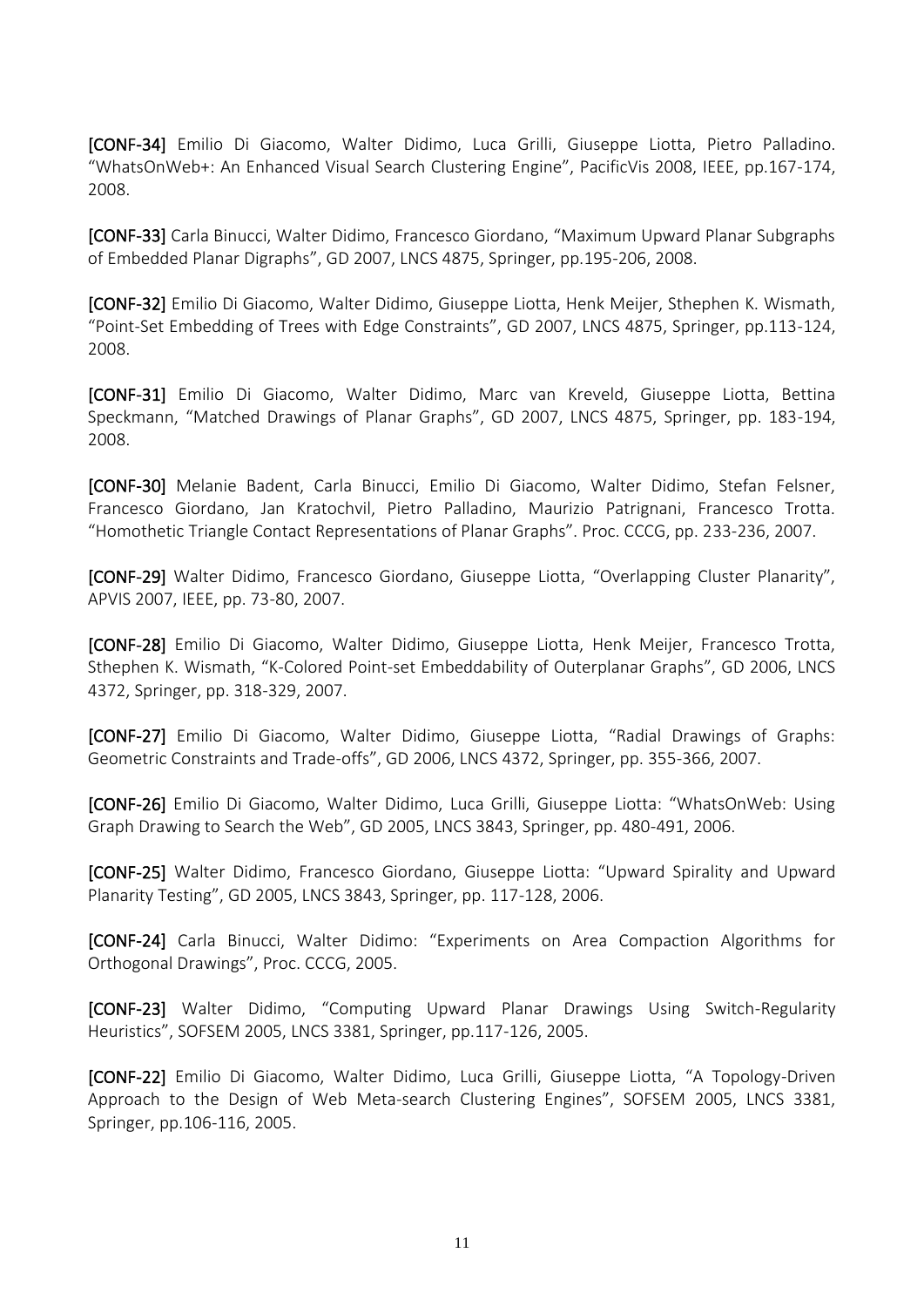[CONF-21] Emilio Di Giacomo, Walter Didimo, Giuseppe Liotta, Mattew J. Suderman, "Hamiltonianwith-handles Graphs and the k-spine Drawability Problem", GD 2004, LNCS 3383, Springer, pp. 262- 272, 2004.

[CONF-20] Emilio Di Giacomo, Walter Didimo, Giuseppe Liotta, Henk Meijer, "Computing Radial Drawings on the Minimum Number of Circles", GD 2004, LNCS 3383, Springer, pp. 251-261, 2004.

[CONF-19] Emilio Di Giacomo, W. Didimo, "Straight-line Drawings of 2-Outerplanar Graphs on Two Curves", GD 2003, LNCS 2912, Springer, pp. 419-424, 2004.

[CONF-18] Emilio Di Giacomo, Walter Didimo, Giuseppe Liotta, S. K. Wismath, "Drawing Planar Graphs on a Curve", WG 2003, LNCS 2880, Springer, pp.192-204, 2003.

[CONF-17] Emilio Di Giacomo, Walter Didimo, Giuseppe Liotta, and Stephen K. Wismath, "Book Embeddings and Point-Set Embeddings of Series-Parallel Digraphs", GD 2002, LNCS 2528, Springer, pp. 162-173, 2002.

[CONF-16] Carla Binucci, Walter Didimo, Giuseppe Liotta, Maddalena Nonato, "Computing Labeled Orthogonal Drawings", GD 2002, LNCS 2528, Springer, pp.66-73, 2002.

[CONF-15] Carla Binucci, Walter Didimo, Giuseppe Liotta, Maddalena Nonato, "Labeling Heuristics for Orthogonal Drawings", GD 2001, LNCS 2265, Springer, pp.139-153, 2002.

[CONF-14] Giuseppe Di Battista, W. Didimo, Alessandro Marcandalli, "Planarization of Clustered Graphs", GD 2001, LNCS 2265, Springer, pp. 60-74, 2002.

[CONF-13] Gabriele Barbagallo, Andrea Carmignani, Giuseppe Di Battista, Walter Didimo, Maurizio Pizzonia, "Exploration and Visualization of Computer Networks: Polyphemus and Hermes", GD 2001, LNCS 2265, Springer, pp. 444-445, 2002.

[CONF-12] Giuseppe Di Battista, Walter Didimo, Maurizio Patrignani, Maurizio Pizzonia, "Drawing Database Schemas with DBdraw", GD 2001, LNCS 2265, Springer, pp. 451-452, 2002.

[CONF-11] Walter Didimo, Maurizio Patrignani, Maurizio Pizzonia, "Industrial Plant Drawer", GD 2001, LNCS 2265, Springer, pp. 475-476, 2002.

[CONF-10] Walter Didimo, Maurizio Pizzonia , "Upward Embeddings and Orientations of Undirected Planar Graphs", WADS 2001, LNCS 2125, Springer, pp. 339-351, 2001.

[CONF-9] Andrea Carmignani, Giuseppe Di Battista, Walter Didimo, Francesco Matera, Maurizio Pizzonia, "Visualization of the Autonomous Systems Interconnections with Hermes", GD 2000, LNCS 1984, Springer, pp. 150-163, 2001.

[CONF-8] Giuseppe Di Battista, Walter Didimo, Maurizio Patrignani, Maurizio Pizzonia, "Drawing Relational Schemas", VisSym 2000, TVCG IEEE, pp.53-62, 2000.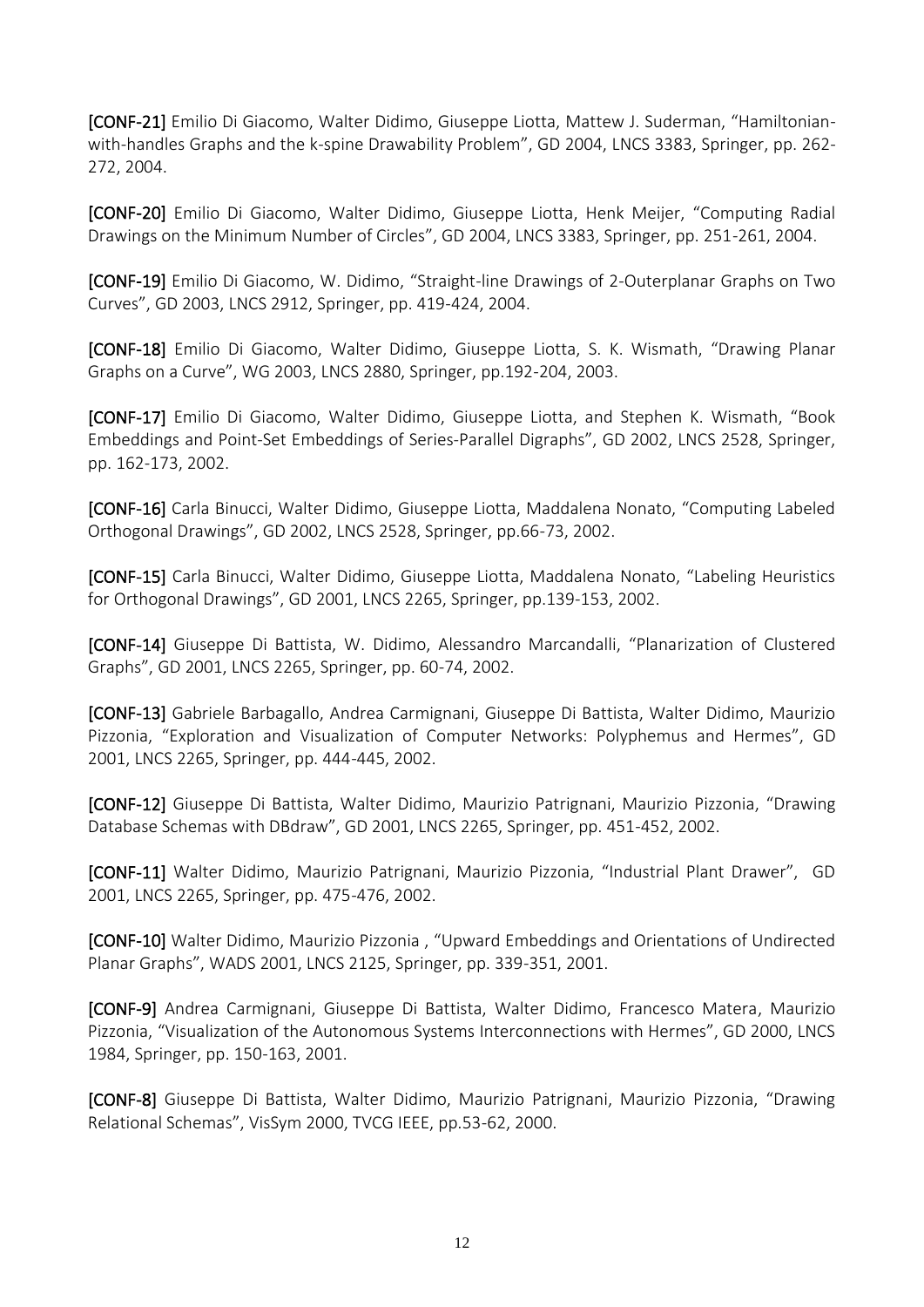[CONF-7] Stina Bridgeman, Giuseppe Di Battista, Walter Didimo, Giuseppe Liotta, Roberto Tamassia, Luca Vismara, "Turn-Regularity and Planar Orthogonal Drawings", GD 1999, LNCS 1731, Springer, pp. 8-26, 2000.

[CONF-6] Giuseppe Di Battista, Walter Didimo, Maurizio Patrignani, Maurizio Pizzonia, "Orthogonal and Quasi-Upward Drawings with Vertices of Prescribed Size", GD 1999, LNCS 1731, Springer, pp. 297-310, 2000.

[CONF-5] Walter Didimo, Giuseppe Liotta, "Computing Orthogonal Drawings in a Variable Embedding Setting", ISAAC 1998, LNCS 1533, Springer, pp. 79-88, 1998.

[CONF-4] Stina Bridgeman, Giuseppe Di Battista, Walter Didimo, Giuseppe Liotta, Roberto Tamassia, Luca Vismara, "Optimal Compaction of Orthogonal Representations", Proc. CGC Workshop on Geometric Computing, 1998.

[CONF-3] Paola Bertolazzi, Giuseppe Di Battista, Walter Didimo, "Quasi-Upward Planarity", GD 1998, LNCS 1547, Springer, pp. 15-29, 1999.

[CONF-2] Walter Didimo, A. Leonforte, "GRID: An Interactive Tool for Computing Orthogonal Drawings with the Minimum Number of Bends", GD 1997, LNCS 1353, Springer, pp. 309-315, 1998.

[CONF-1] Paola Bertolazzi, Giuseppe Di Battista, Walter Didimo, "Computing Orthogonal Drawings with the Minimum Number of Bends", WADS 1997, LNCS 1272, Springer, pp. 331-344, 1997.

## BOOKS AND BOOK CHAPTERS

[BOOK-9] Walter Didimo, "Right Angle Crossing Drawings of Graphs", Beyond Planar Graphs 2020: 149-169

[BOOK-8] Walter Didimo, "Upward Graph Drawing", Encyclopedia of Algorithms 2016, Springer Berlin Heidelberg, pp. 2308-2312.

[BOOK-7] Emilio Di Giacomo, Walter Didimo, "Fondamenti di Informatica in Java", Maggioli Ed. 2014.

[BOOK-6] Emilio Di Giacomo, Walter Didimo, Giuseppe Liotta, "Spine and Radial Drawings", in Handbook of Graph Drawing and Visualization (Roberto Tamassia Ed.), Chapman & Hall/CRC, ISBN: 1584884126, 2013.

[BOOK-5] Giuseppe Di Battista and Walter Didimo, "GDToolkit", in Handbook of Graph Drawing and Visualization (Roberto Tamassia Ed.), Chapman & Hall/CRC, ISBN:1584884126, 2013.

[BOOK-4] Walter Didimo, Giuseppe Liotta, "The Crossing Angle Resolution in Graph Drawing", Chapter in book: Thirty Essays on Geometric Graph Theory – Ed. Janos Pach, Springer, 2012.

[BOOK-3] Walter Didimo, Giuseppe Liotta, "Graph Visualization and Data Mining", Chapter in book: Mining Graph Data - Ed. D. Cook and L. Holder, pp. 35-63, Wiley, 2007.